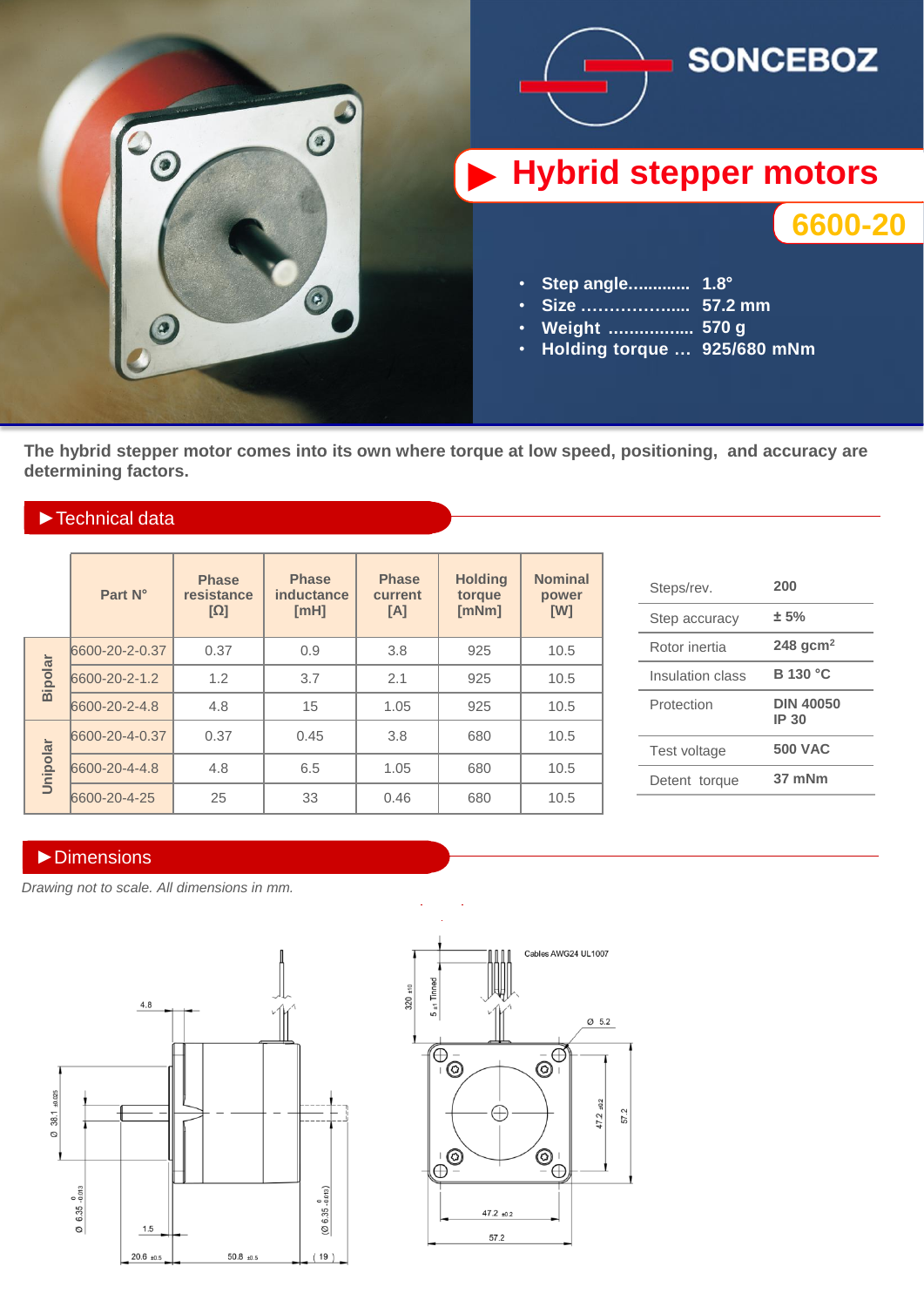### ►Dynamic characteristics

 $• 6600 - 20 - 2 - 0.37$ 



 $• 6600 - 20 - 2 - 1.2$ 



 $• 6600 - 20 - 2 - 4.8$ 



 $• 6600 - 20 - 4 - 0.37$ 







 $• 6600 - 20 - 4 - 25$ 



 $[pps] = pulses per second$ 

*Special requirements upon customer specifications. Right to change reserved. <2.0>*



**SONCEBOZ** 

**SONCEBOZ SA** 2605 Sonceboz – Switzerland Tel. +41(0) 32 488 11 11 Fax +41(0) 32 488 11 00 info@sonceboz.com - www.sonceboz.com